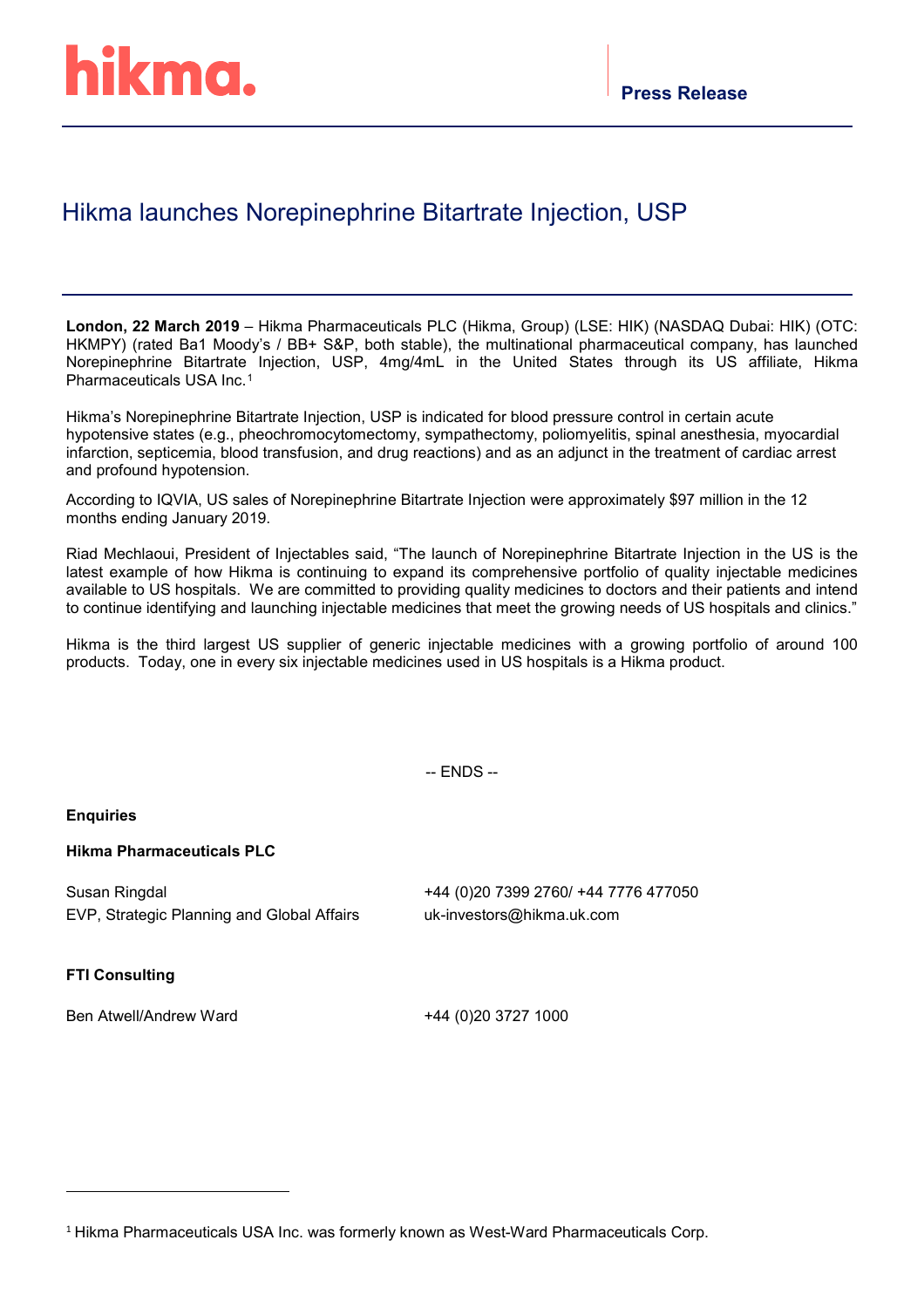# hikma

# **About Hikma**

Hikma helps put better health within reach every day for millions of people in more than 50 countries around the world. For more than 40 years, we've been creating high-quality medicines and making them accessible to the people who need them. Headquartered in the UK, we're a global company with a local presence across the United States (US), the Middle East and North Africa (MENA) and Europe, and we use our unique insight and expertise to transform cutting-edge science into innovative solutions that transform people's lives. We're committed to our customers, and the people they care for, and by thinking creatively and acting practically, we provide them with a broad range of branded and non-branded generic medicines. Together, our 8,400 colleagues are helping to shape a healthier world that enriches all our communities. We are a leading licensing partner in the MENA region, and through our venture capital arm, are helping bring innovative health technologies to people around the world. For more information, please visit [www.hikma.com.](http://www.hikma.com/)

### **Important Safety Information for Norepinephrine Bitartrate Injection, USP, 4mg/4mL:**

### WARNINGS AND PRECAUTIONS

Norepinephrine should not be given to patients who are hypotensive from blood volume deficits except as an emergency measure to maintain coronary and cerebral artery perfusion until blood volume replacement therapy can be completed. If norepinephrine is continuously administered to maintain blood pressure in the absence of blood volume replacement, the following may occur: severe peripheral and visceral vasoconstriction, decreased renal perfusion and urine output, poor systemic blood flow despite "normal" blood pressure, tissue hypoxia, and lactate acidosis.

Norepinephrine should also not be given to patients with mesenteric or peripheral vascular thrombosis (because of the risk of increasing ischemia and extending the area of infarction) unless, in the opinion of the attending physician, the administration of norepinephrine is necessary as a life-saving procedure.

Cyclopropane and halothane anesthetics increase cardiac autonomic irritability and therefore seem to sensitize the myocardium to the action of intravenously administered epinephrine or norepinephrine. Hence, the use of norepinephrine during cyclopropane and halothane anesthesia is generally considered contraindicated because of the risk of producing ventricular tachycardia or fibrillation.

The same type of cardiac arrhythmias may result from the use of norepinephrine in patients with profound hypoxia or hypercarbia.

The following additional warnings and precautions should be taken when administering Norepinephrine Bitartrate Injection, USP:

- Use with extreme caution in patients receiving monoamine oxidase inhibitors (MAOI) or antidepressants of the triptyline or imipramine types.
- Norepinephrine bitartrate injection contains sodium metabisulfite, a sulfite that may cause allergic type reactions including anaphylactic symptoms and life-threatening or less severe asthmatic episodes in certain susceptible people.
- Possibility exists that dangerously high blood pressure may be produced with overdoses of this pressor agent. The rate of flow must be watched constantly, and the patient should never be left unattended while receiving norepinephrine.
- Norepinephrine bitartrate injection is a concentrated, potent drug which must be diluted in dextrose containing solutions prior to infusion. An infusion of norepinephrine should be given into a large vein.
- Avoid the veins of the leg in elderly patients or in those suffering from occlusive vascular diseases.
- The infusion site should be checked frequently for free flow. Care should be taken to avoid extravasation of